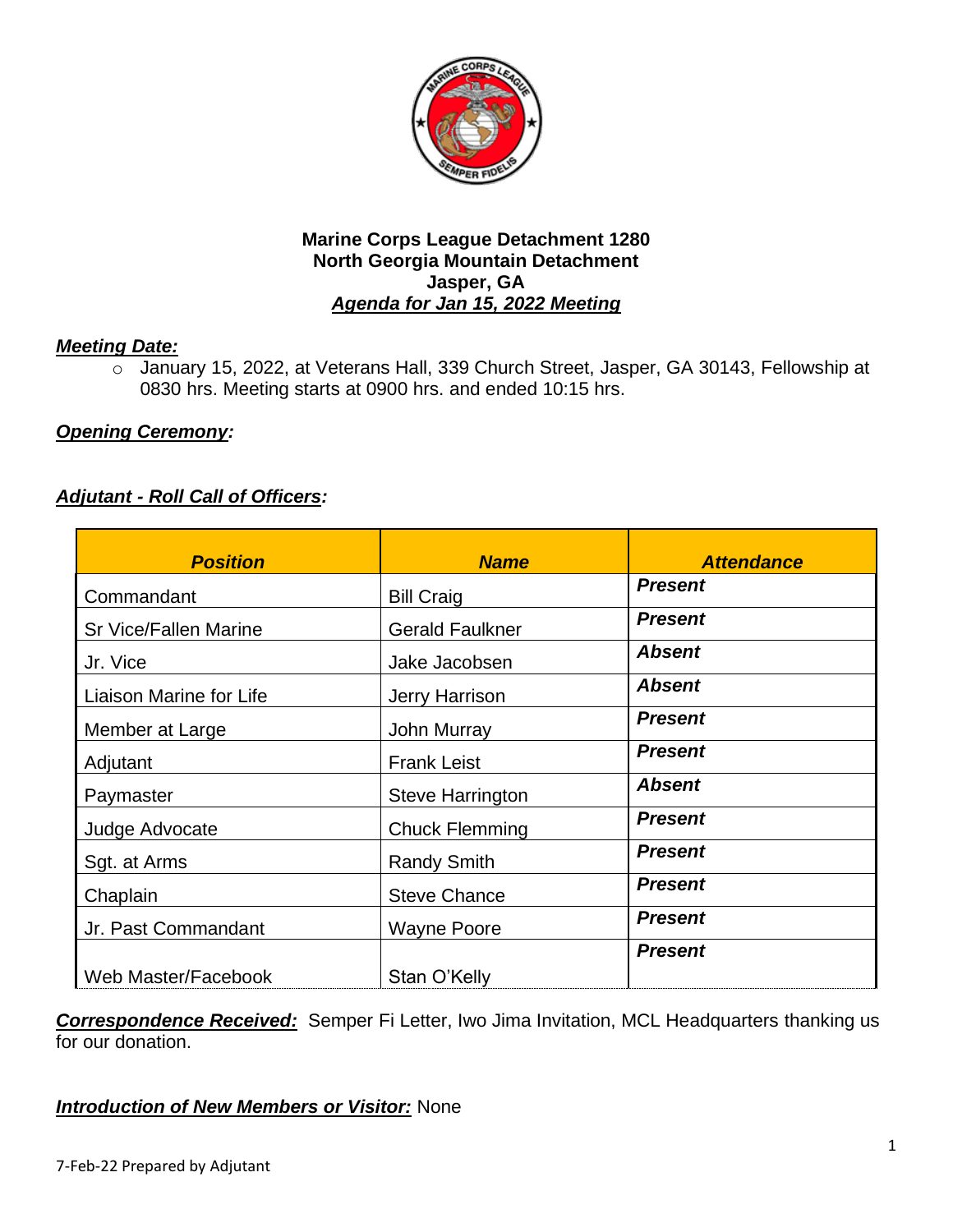

# *Officer's Reports:*

# *Old Business: Commandant-Bill Craig*

- $\circ$  Fallen Marine Uniforms-Members to be fitted
- o Pete Huber funeral services

# *New Business: Commandant-Bill Craig*

- o Birthday Celebration for December: *Amy Brannon, Chuck Flemming, & Ken Hulsey* January: *Steve Chance & Richard Wilson*
- $\circ$  Report on Quarterly State Meeting on January 8<sup>th</sup>, 2022 (speak about Roster) report following
	- $\checkmark$  Discuss the need to clean up the National and State rosters of members
	- ✓ Dinner good turnout
	- $\checkmark$  Hosted by 786 MCL at Hiawassee
- o PLM Audit completed and sent to MCL Headquarters
- o Discuss Life Membership-Still opportunities if anyone is interested in becoming Life Member the cost is \$200.00. Discuss with Commandant or Paymaster have applications.
- o Annual Gun Raffle: funds received \$4,696.00 half of the proceeds will go to Toys for Tots. Discuss we approved 75% of proceeds will go to Toys for Tots. However, after discussing with Amy, it was recommended 50% would be fine. Ken Hulsey made a motion to give 50% of proceeds to Toys for Tots which was second by Steve Chance. Motion approved.
- o State Convention, May 13-14, 2022, will be held in Alpharetta at the Hilton
	- $\checkmark$  State election for new officers will be held at the convention
	- $\checkmark$  Marine of Year for the State and Associate will be announced at the convention
- o National Convention, August 14-20, 2022, at Dayton Florida
- o Discuss statistics on suicide deaths among service members and veterans
- o Form committee for Internal Audit-Board meeting will be held for audit. Sr Vice will lead the committee.
- o Received Iwo Jima Invitation ceremony Feb 25, 2022, Hiawassee detachment

#### *Senior Vice Commandant/Services/Fallen Marine Officer –Gerald Faulkner*

- o After action report on families selected Thanksgiving and Christmas
- $\circ$  After action report on Social Dec. 14<sup>th</sup> at Charlie's in Ellijay
- o After action report on monthly social Jan 13<sup>th</sup> Golden Bowl Chinese Buffet. Fourteen members attended. Well received. Obtain a 10% discount without asking
- o Discuss Valentines Party Social Feb 14th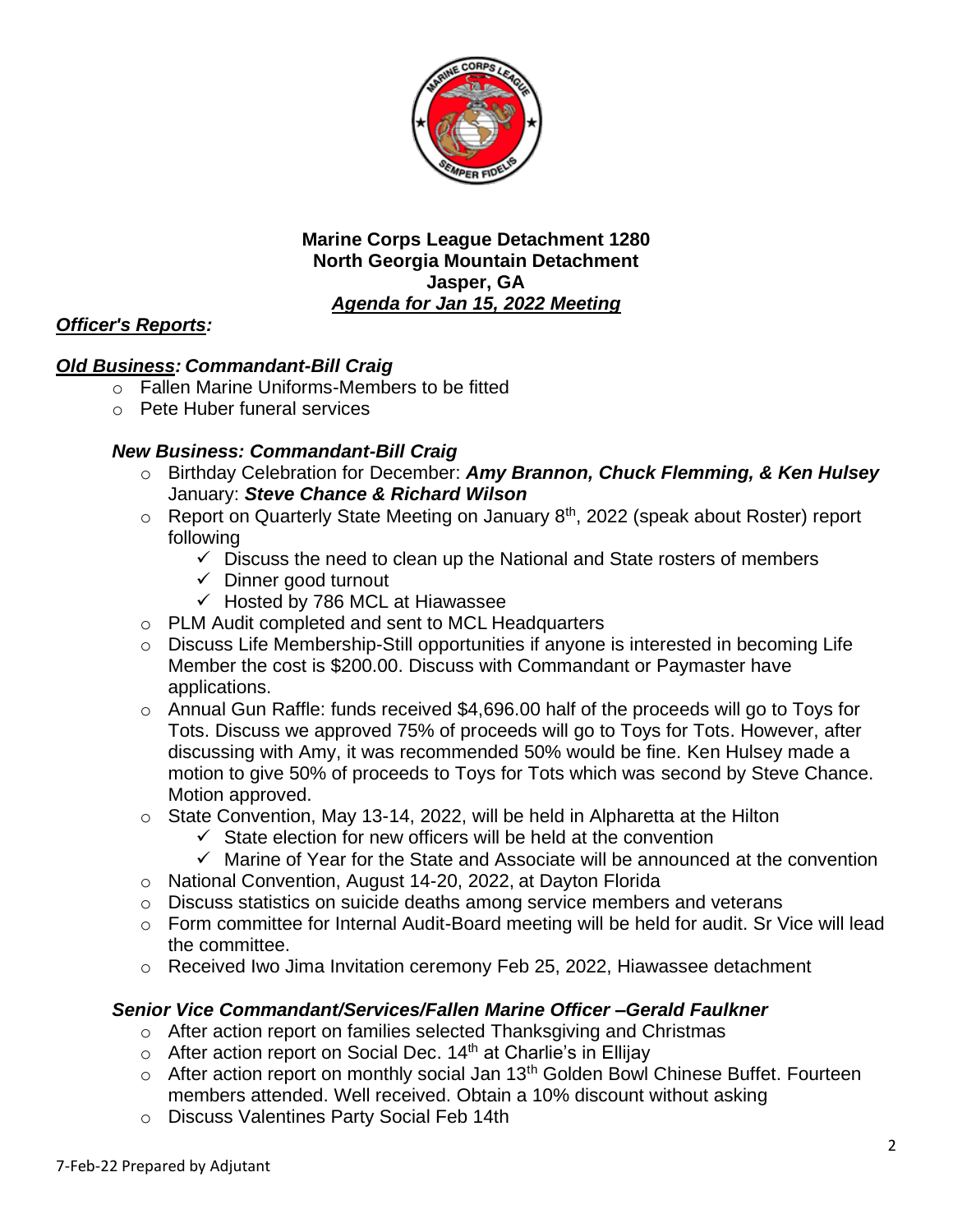

- ✓ Discuss Date Saturday or Monday
- ✓ Discuss location Recreation Center or Nursing home
- $\checkmark$  Discuss Time 6:00 PM
- $\checkmark$  Wayne Poore made a motion to be held on Monday, Feb 14, at 6:00 PM at the new Veterans Hall. Second by John Murray. Motion approved.
- ✓ Commandant will ensure the other Veteran groups have nothing plan for the hall on Feb 14<sup>th</sup>.

### **Jr. Vice Commandant- Jake Jacobson absent Richard Wilson**

- o After action report on Toys for Tots 2021 season
	- $\times$  10,000 Toys were given out
	- $\checkmark$  4.5 toys were given to each child
	- $\checkmark$  Amy will no longer be the coordinator this year
	- $\checkmark$  Commandant will search for a new coordinator
	- $\checkmark$  Amy and Richard would provide training for the new coordinator
- o After action report on Toys for Tots return to storage
- o After action report Walmart Dec 4th & 11th promoting Toys for Tots
	- ✓ Commandant it was tough time for all of us since we had reduced workforce to cover all these events, Raffle, Walmart, & Pete Huber funeral services. He thanked everyone for stepping up.

# *Judge Advocate Chuck Fleming*

- o After action report on raffle at Appalachian Gun and Pawn
	- $\times$  7-8 weeks
	- $\checkmark$  Spent \$650.00 for rifle
	- $\checkmark$  Knives disappeared but were recovered
	- $\checkmark$  Ray Smith won the rifle (current member of the AL Post 149)

#### *Junior Past Commandant – Wayne Poore-*No Comments

#### *Adjutant-Frank Leist*

- o Adjutant's Regular Meeting Report on Nov 20, 2021, was transmitted via email.
- o Reminder we have an active Voice Mail Service for the Detachment it is 706.253.0459
- o Reminder we are using designated email specially for the Detachment

*["usmcdetach1280@gmail.com"](file:///C:/Users/Frank/Documents/USMC%20Det%20Jasper/Minutes/usmcdetach1280@gmail.com)*